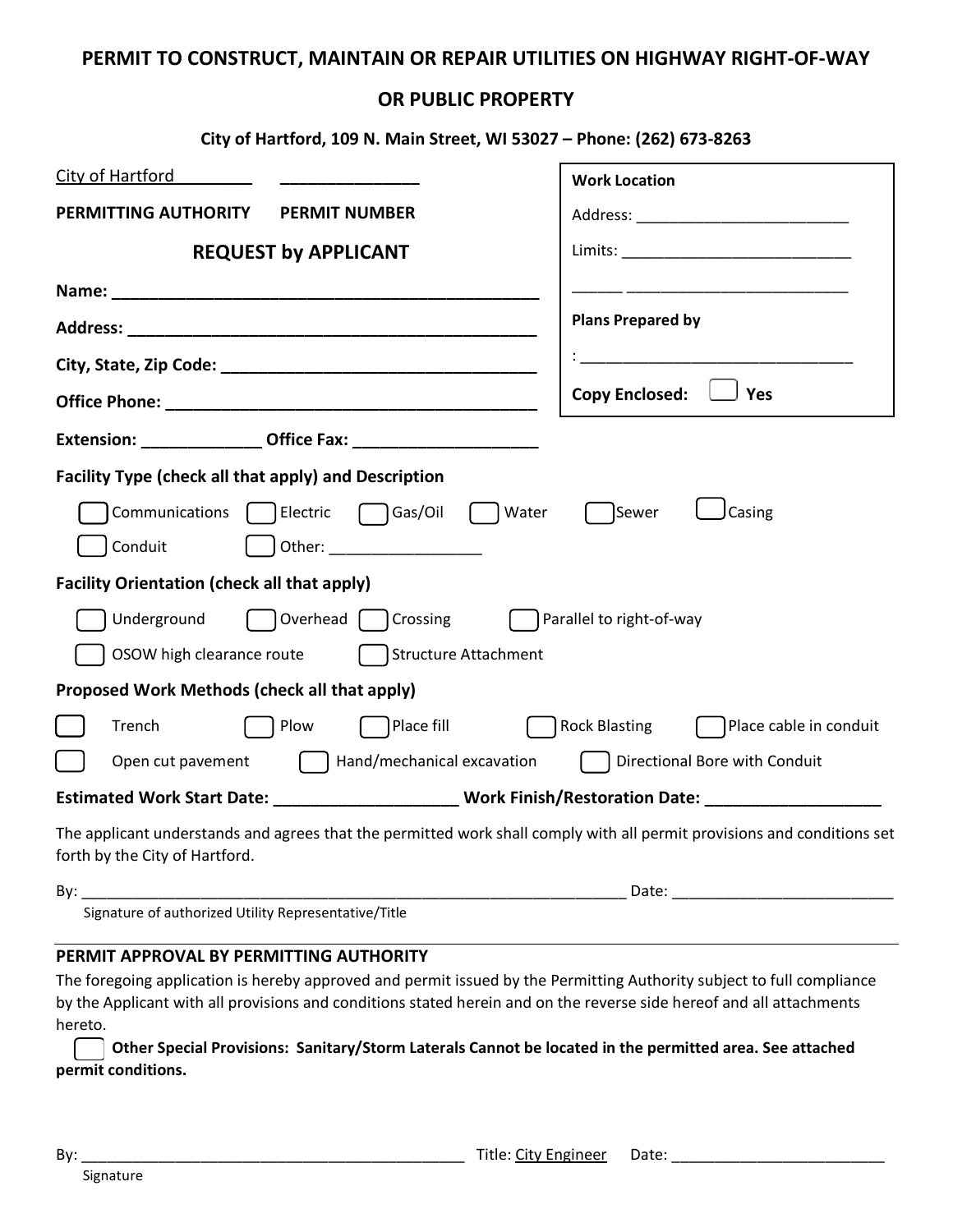## **PERMIT PROVISIONS AND CONDITION OF ISSUANCE**

Pursuant to Wisconsin Statues, this permit is granted to allow performance of the specific work described herein. The following standard provisions and any included special provisions shall govern:

- 1. The Applicant agrees to indemnify and hold harmless the Permitting Authority, its employees and its agents, from any cost, claim, suit, liability and/or award which might come, be brought, or be assessed, because of the issuance or exercise of this permit, or because of any adverse effect upon any person or property which is attributed to the partially or entirely completed works of the Applicant. Accomplishment of the permitted work or any part thereof, by or on behalf of the Applicant shall bind such Applicant to abide by this permit and all its conditions and provisions.
- 2. The permitted facilities shall, if necessary, be altered at the expensed of the Applicant to permit alteration, improvement, or maintenance of the highway as may hereafter be ordered. The entire cost of constructing and maintaining the permitted facilities shall be the obligation of the Applicant unless a contract for such costs has been executed.
- 3. No open cutting for a crossing will be allowed where the pavement is too narrow to maintain one-way traffic at all times unless the Permitting Authority has granted permission for a detour. Wherever the pavement is opened, the spoil shall be hauled away, and the trench shall be backfilled with sand or gravel and compacted in layers. The pavement removed for a road crossing shall be replaced as per the Permitting Authority specifications.
- 4. When one-way traffic or a detour is used, the Applicant shall provide ALL NECESSARY SIGNS, FLAGMEN AND LIGHTS required according to the "Manual on Uniform Traffic Control Devices." When a detour is allowed, local newspapers shall be notified by the Applicant in advance of the work being started.
- 5. All disturbed areas shall be returned to their present condition or better, subject to the satisfaction of the Permitting Authority or its representative. Access to all private drives and public street intersections shall be maintained, and all disturbed areas completely restored.
- 6. Any trenching, tunneling, or excavating shall be performed in accordance with requirements of OSHA and the Wisconsin Department of Industry, labor and Human Relations, and any applicable local regulations.
- 7. A copy of this approval, along with any plans and special provisions, shall be available on the job site.
- 8. Upon completion of the work the Applicant shall file a written notice with the Permitting Authority.
- 9. All utilities shall be located within three feet of the right-of-way limits unless specific dimensions are shown on the attached sketch.
- 10. All marked utilities shall be potholed to confirm location and depth.
- 11. Applicant will notify the City of Hartford Engineering Dept. 48-hours in advance of mobilizing to the work site at (262) 673-8263 or email [jgriffin@ci.hartford.wi.us](mailto:jgriffin@ci.hartford.wi.us)